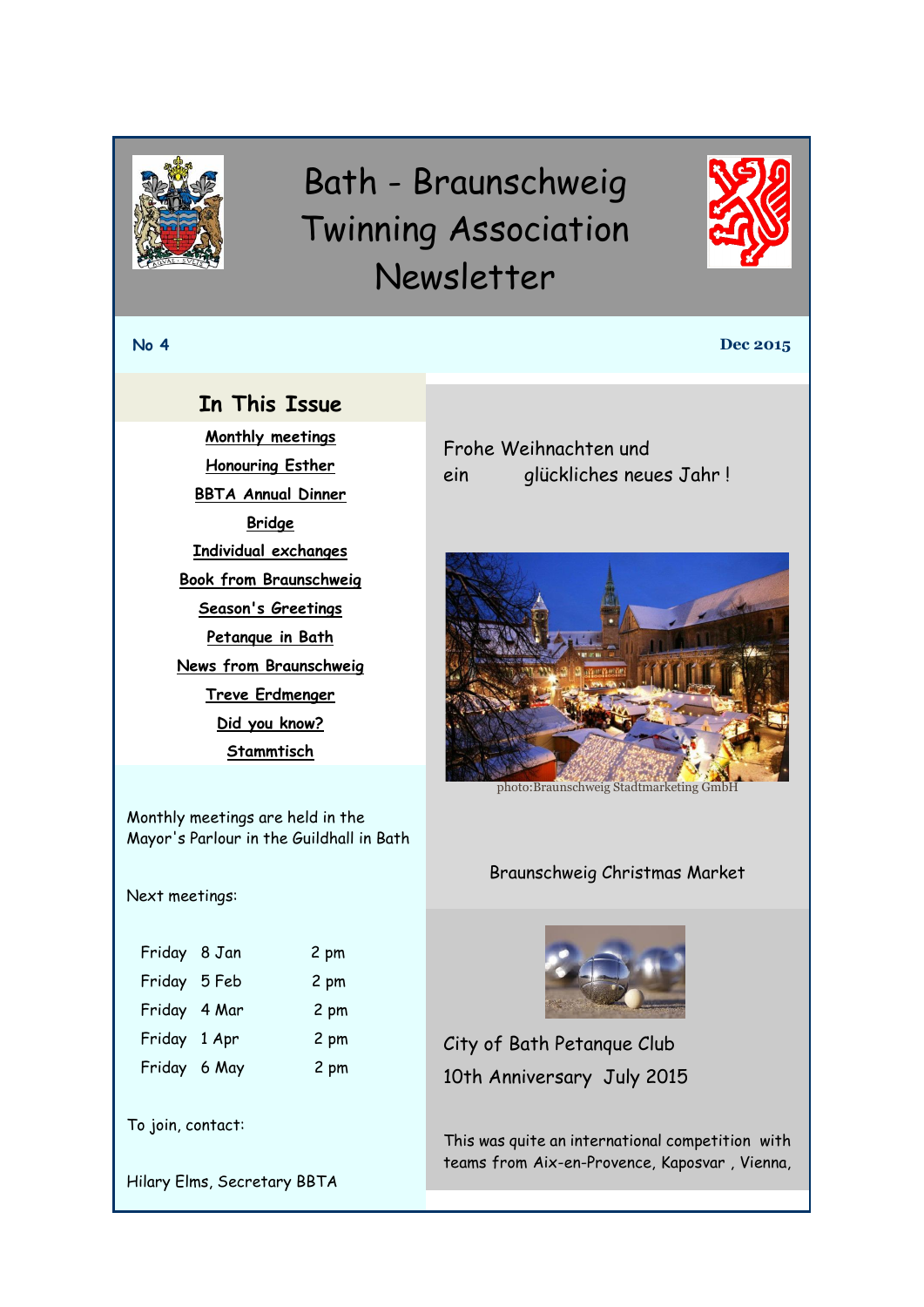<span id="page-1-0"></span>208, Old Frome Rd BATH BA2 5RH 01225 837790 [h.elms412@btinternet.com](mailto:h.elms412@btinternet.com)

#### Quick Links

[www.bath](http://www.bath-braunschweigtwinningassociation.co.uk/)[braunschweigtwinningassociation.co.uk](http://www.bath-braunschweigtwinningassociation.co.uk/)

[www.deg-bsjimdo.com](http://r20.rs6.net/tn.jsp?f=001jmlYmHoVw5y_NgKKaiDGy69USn3Dser-RVcc-JdeCeIVH93K5rShlfTaEBD0rpy6nwyu0hKcj9xhcwHw8KgXUuVaksO3RiUVXrCzWhuuuccZJEwABa21KXHmzc1kK_0XCJfoCa66xbQYVn0IvF74aU8ckj0NQjXwmZNeh_vcIS4=&c=18h7vaffz6Jiq-VF7fklOrJcO6ypO3TB9-BWMuXI79zuwhoCGQ_iJw==&ch=RxRgaZt0XAU4PiGxQV9x4cSC7we2LmENT8ngqbigoip4fh3A7KG62g==)

[www.bath-alkmaar-eu](http://r20.rs6.net/tn.jsp?f=001jmlYmHoVw5y_NgKKaiDGy69USn3Dser-RVcc-JdeCeIVH93K5rShlfTaEBD0rpy6Opk3bXbf4FI-EOHusLT9V4SHEPemZPUkE5r8pspZ6fTb8Q18-RmIh44_iXBlocdSfX3meehgNhE4qAiNBGyBCazknaJk14M8F6kcOYEtlfg=&c=18h7vaffz6Jiq-VF7fklOrJcO6ypO3TB9-BWMuXI79zuwhoCGQ_iJw==&ch=RxRgaZt0XAU4PiGxQV9x4cSC7we2LmENT8ngqbigoip4fh3A7KG62g==)

[www.bath-kaposvar.org](http://r20.rs6.net/tn.jsp?f=001jmlYmHoVw5y_NgKKaiDGy69USn3Dser-RVcc-JdeCeIVH93K5rShlfTaEBD0rpy6sIW7Os3JSVtbLT3oANcRO3Yu8T3kID_bifINbHc9bxkKYyZfI5QchJsCJQL7_mWUzzBl9cff63aZ51mhf5fGIe4FKRCXU18NhSc5xPdLxAGxXQEUE_vSzg==&c=18h7vaffz6Jiq-VF7fklOrJcO6ypO3TB9-BWMuXI79zuwhoCGQ_iJw==&ch=RxRgaZt0XAU4PiGxQV9x4cSC7we2LmENT8ngqbigoip4fh3A7KG62g==)

[www.book-of](http://www.book-of-phd.com/BoPHD_screen.pdf)[phd.com/BoPHD\\_screen.pdf](http://www.book-of-phd.com/BoPHD_screen.pdf)

[www.mayorofbath.co.uk](http://www.mayorofbath.co.uk/)

### Forced Walks

is a programme of public walks to commemorate the death marches in the closing years of WW2. Lorna Brunstein and Richard White are proposing a walk on 4 and 5 February 2016 which will follow as far as possible the exact route taken by Esther Brunstein (Lorna's mother) and other survivors 71 years ago from near Hannover to Bergen Belsen. If you would like to join the walk or just like to learn more please visit

[www.forcedwalks.wordpress.com](http://www.forcedwalks.wordpress.com/)

the Black Forest and Jersey as well as our group of 15 from Braunschweig

We were lucky to have warm, pleasant weather with only a light shower of rain. We managed to visit the well known sights of Bath and places of interest in the vicinity, as well as renewing friendly contacts with members of the BBTA.

We are not experienced players, and most of us do it just for fun and from interest in French culture. Well, we did not win the cup, but we did have a lot of fun on a warm sunny Saturday at the new pétanque terrain, that was ceremoniously opened that morning.

The cup winners were Kaposvar with Aix-en-Provence second. An unforgettable day for which we thank all the organizers, but especially Don Grimes, and Diane Greenaway.

These encounters and activities across borders are what makes twinning worthwhile. We came home with good memories, a sense of what the European Union really means and the wish to see our friends from Bath and other places back here in Braunschweig before too long.

DEG team from Braunschweig

### News from Braunschweig



The main news at present is

the large number of refugees in the city. One of the three State Reception Authorities for Lower Saxony is in Braunschweig; there are thus between 3000 and 4000 refugees at any one time being assessed before being relocated within Germany or sent home if they come from a safe place. Not surprisingly reactions of people in Braunschweig vary. Some, especially those living near the camp complain of antisocial behaviour; on the other hand there are many initiatives trying to help the refugees in all sorts of different ways.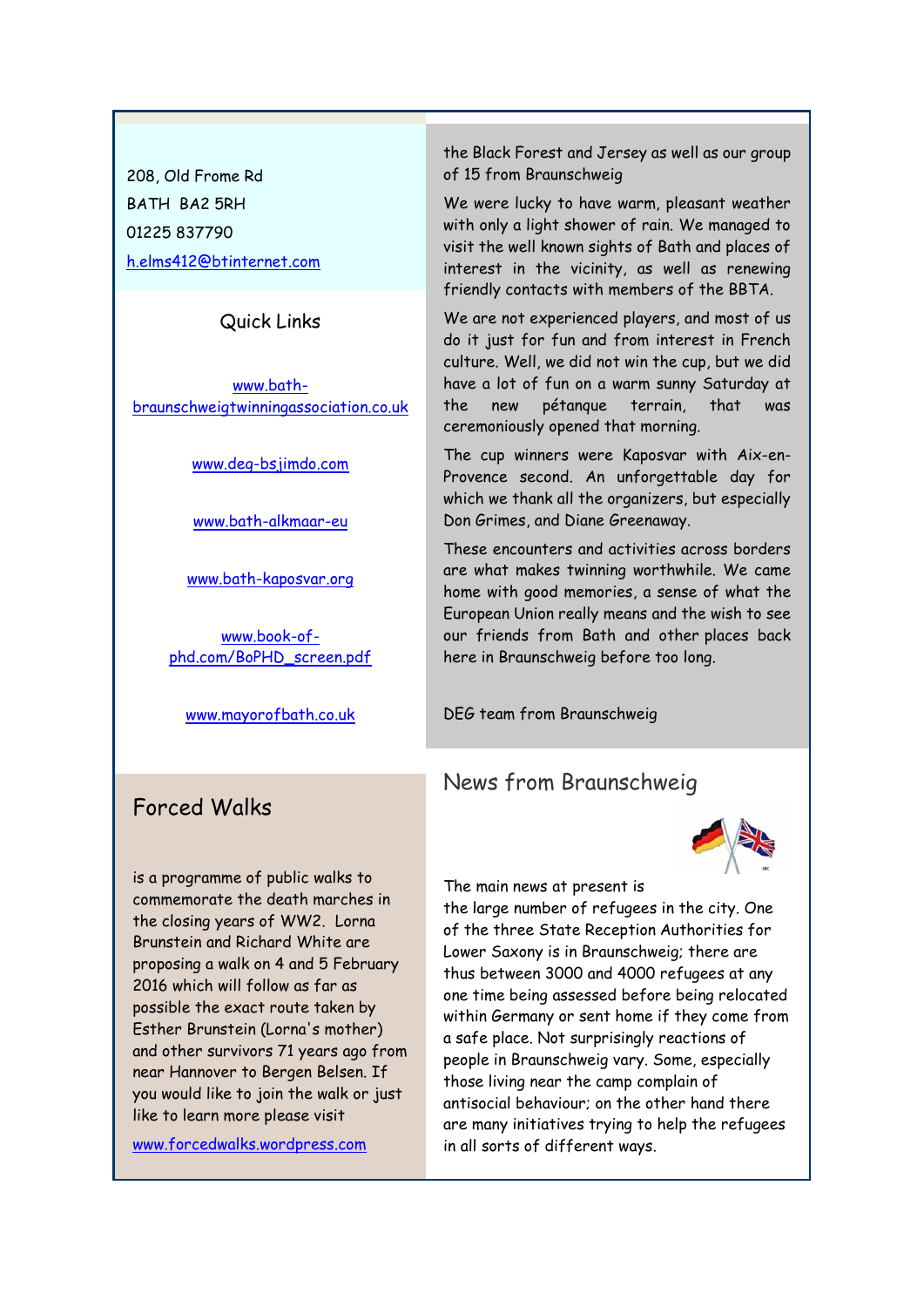# <span id="page-2-0"></span>BBTA Annual Dinner 15 Oct 2015 at the Rising Sun

20 of us enjoyed an excellent meal at the Rising Sun with German specialities on the menu. Afterwards Don Withers (below) entertained us at the keyboard.

Many thanks to Don Grimes for organising the evening.



# BRIDGE BETWEEN TWIN CITIES

Enthusiastic bridge players in Bath have made contact with the director of a bridge club in Braunschweig. At the moment we are learning more about one another and our clubs and exchanging photos of our activities. We hope to invite a group of Braunschweig players to visit Bath in July 2016 when we can offer them a number of bridge sessions, social events and - of course the opportunity to explore Bath and its sights.

Judy Spencer

Other news is the emissions scandal at Volkswagen. Many people in the region, including my husband, work at the site in nearby Wolfsburg. He says that the atmosphere there is really bad and people are concerned about the possibility of losing their jobs. But to finish on a more optimistic note: the carnival season has just started and people plan to make 2016 the best ever!

Katrin Landsmann

# <span id="page-2-1"></span>TREVE ERDMENGER

It was with great sadness that we learned of the sudden and unexpected death on 11 October of Treve Erdmenger.

Treve was the moving spirit of the DEG (Anglo German Society of Braunschweig) for more than 30 years and will be sadly missed.

#### *Did you know?*

# Das Grüne Band

(the German Green Belt) is a strip of land nearly 1400 km long and up to several hundred metres wide that follows the route of the Iron Curtain between the former West and East Germanies from the Baltic to the Czech border. It passes about 40 km east of Braunschweig.

Two decades after the fall of the Iron Curtain Europe's largest nature reserve is now an